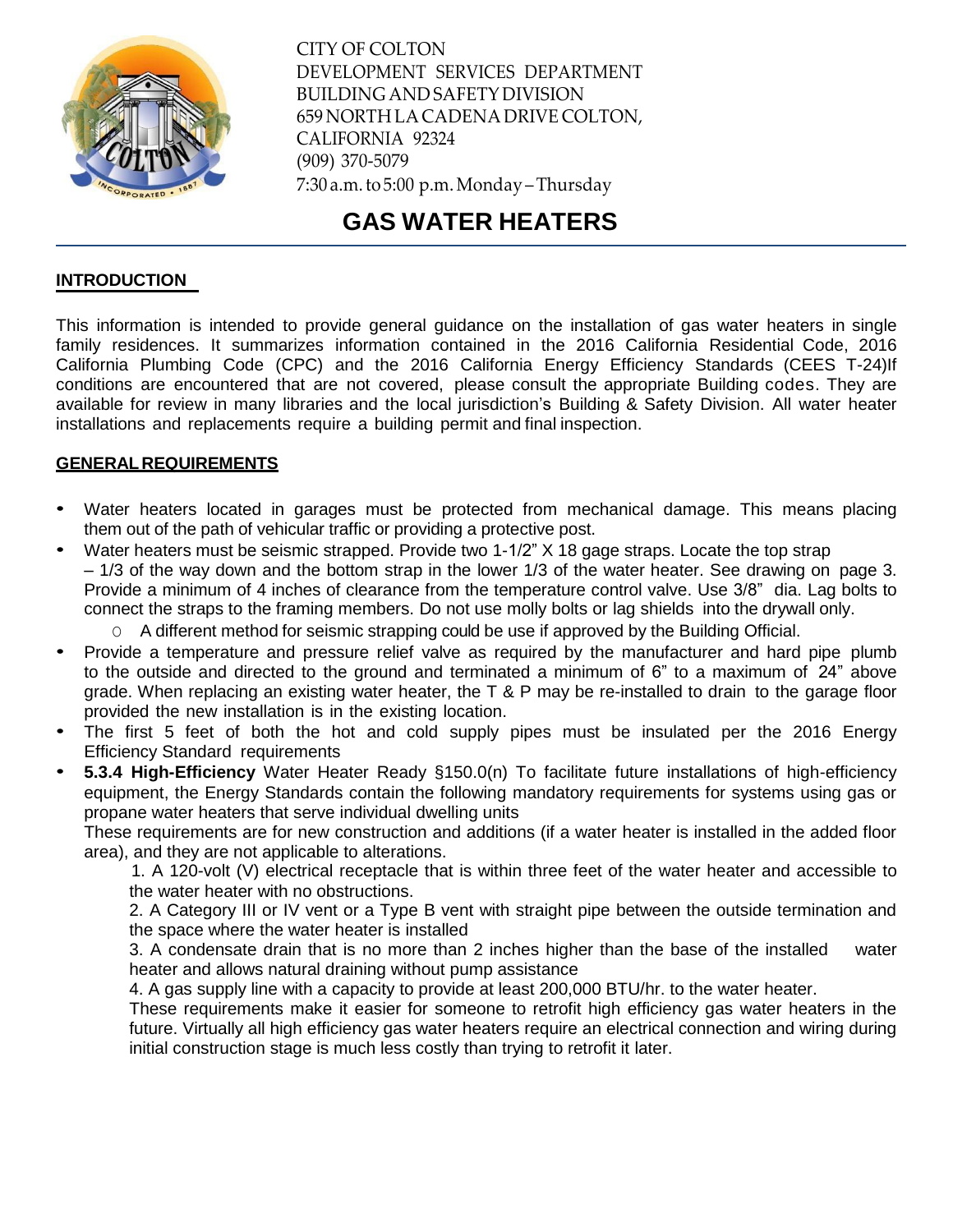# **FUEL GAS**

Fuel gas piping must be sized for the demand upon it. If a water heater is replaced with a larger one then the pipe sizing should be reviewed. See the fuel gas pipe sizing handout available at the Building Counter. A listed flexible supply with a maximum length of 3 feet is required. Do not re-use an old flexible supply line.

## **PROHIBITEDLOCATIONS**

Water heaters located in bedrooms or bathrooms are required to: [2016 CPC, Section 504.1]

- 1. Be installed in a dedicated closet with a listed, gasketed door assembly and a self-closing
	- device. All combustion air shall be obtained from the outside.
- 2. Water Heater shall be of the direct vent pipe

Water heaters installed in attic spaces or floor ceiling / floor subfloor assemblies where damage may result from a leaking heater, a watertight pan of corrosion resistant materials shall be installed beneath the water heater with a minimum 3/4" dia. Drain to an approved location. [CPC 507.5]

### **COMBUSTION AIR**

Fuel burning water heaters must be provided with a sufficient supply of air to assure proper combustion of fuel. (CPC 506.0) In tightly constructed buildings with vapor barriers and weather stripping the combustion air must be ducted in from the outside or from attic spaces that freely communicate with the outside via permanent screened openings. Combustion air openings must be placed so that one half of the required supply enters the water heater enclosure within 12" of the ceiling and one half enters within 12" of the floor. Openings must be a minimum of three inches in least dimension. They should be at least 10 ft. away from a return air inlet.

### **VENTING**

- A single wall vent connector must be fastened with three sheet metal screws, rivets or other approved fasteners at each joint. Do not use cloth tape
- Single wall vent connectors must start and end in the same space as the water heater.
- No portion of the connector may be concealed within the construction of the building.
- Vent connectors must be the same size as the draft hood outlet on the appliance. They must slope up from the draft hood to the vent at least ¼" per foot.
- The total horizontal length of the vent system including vent and vent connectors must not exceed 75% of the vertical height of the vent.
- A gravity type venting system must terminate at least 5 ft. above the draft hood
- Roof top vent termination must be 8 feet away from a vertical wall and extend 2 feet above the highest point where it passes through the roof.
- In multiple venting situations the largest vent size plus 50% must be used.
- Gravity and induced draft systems may not be interconnected unless a draft hood is present.

## **CLEARANCES**

- Clearances for most water heaters are found on the appliance label.
- Please note the front clearance is usually greater than the side and rear.
- Access and working space must be provided.
- The opening must be at least 24" wide and large enough to remove the water heater.
- Water heaters installed in a garage must be elevated 18" above the floor unless it is listed as flammable vapor ignition resistant (CPC507.13) Note that electric water heaters with a switch and/or heating element located less than 18" above the base must also be elevated